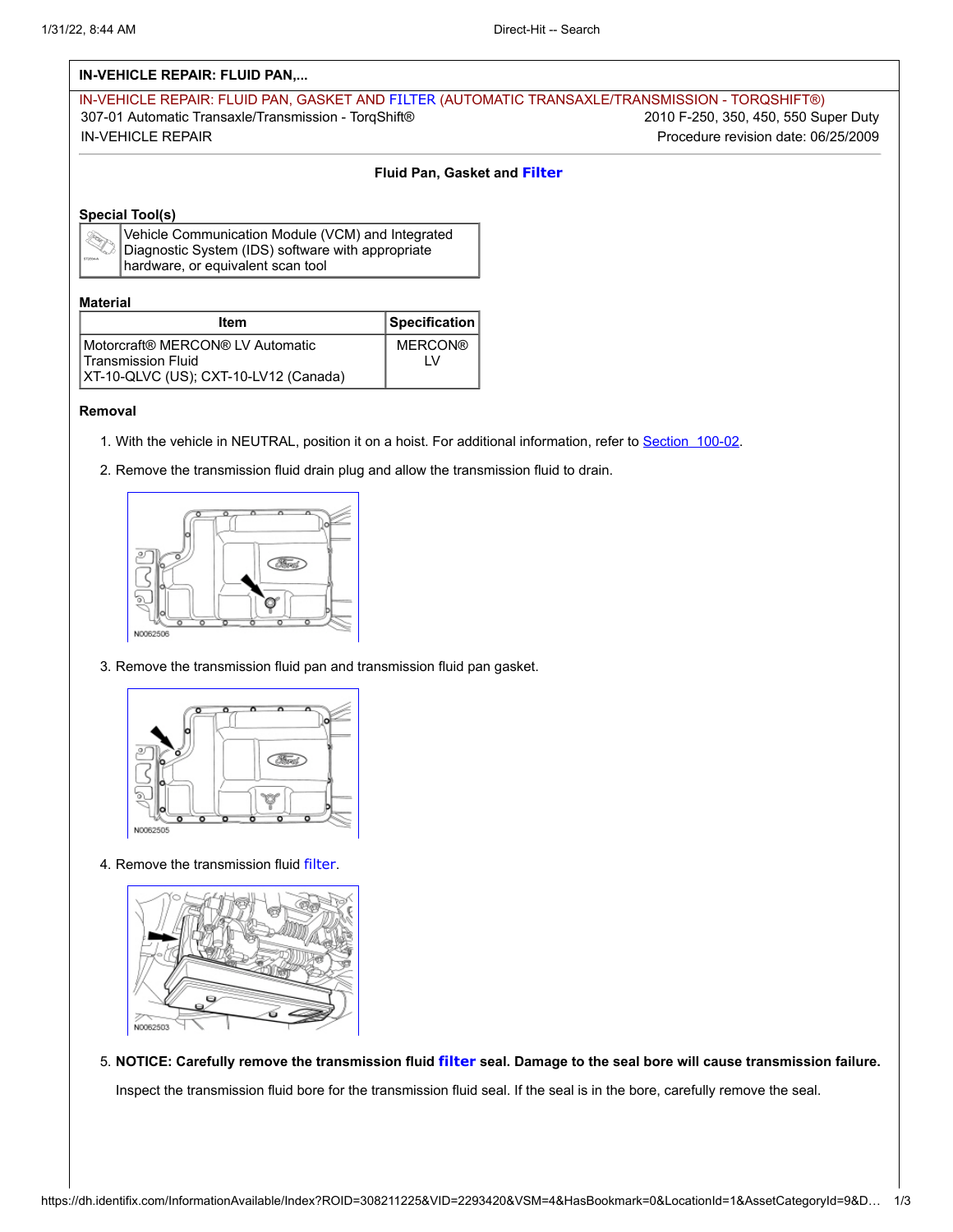

### **Installation**

1. **NOTE:**Prior to installing the transmission filter, make sure that the old transmission fluid filter seal has been removed.

Install a new transmission fluid filter and seal assembly.



- 2. **NOTE:**Tighten all the transmission fluid pan bolts in a crisscross pattern.
	- Install the transmission fluid pan gasket and transmission fluid pan.
		- Tighten to 20 Nm (177 lb-in).



3. Install the transmission fluid pan drain plug.  $\bullet$  Tighten to 18 Nm (159 lb-in).



4. **NOTICE: The use of any other transmission fluid than specified can result in the transmission failing to operate in a normal manner or transmission failure.**

Fill the transmission.

- Add 7.0L (7.5 qt) of transmission fluid to the transmission through the transmission fluid filler tube.
- 5. Start the engine. Move the selector lever through all the gear ranges, checking for engagements.
- 6. Using the scan tool with the engine running, check and make sure the transmission is at normal operating temperature 66- 77°C (150-170°F). Check and adjust the transmission fluid level and check for any leaks. If transmission fluid is needed, add transmission fluid in increments of 0.24L (0.5 pt) until the correct level is achieved.

Copyright © 2014 Ford Motor Company